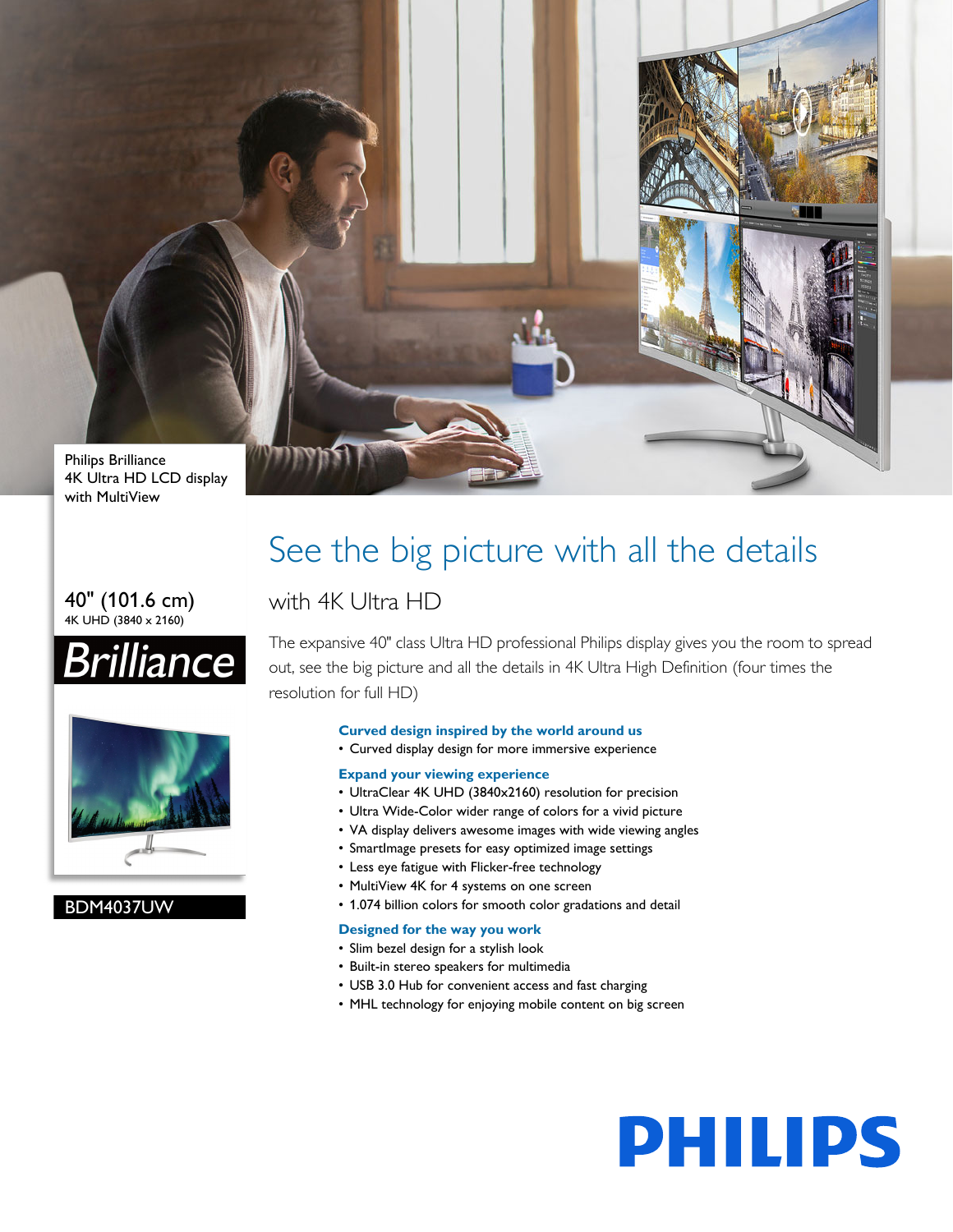### **Highlights**

#### **Curved display design**



Desktop monitors offer a personal user experience, which suits a curve design very well. The curved screen provides a pleasant yet subtle immersion effect, which focuses on you at the center of your desk.

#### **UltraClear 4K UHD Resolution**



These latest Philips displays utilize high performance panels to deliver UltraClear, 4K UHD (3840 x 2160) resolution images. Whether you are demanding professional requiring extremely detailed images for CAD solutions, using 3D graphics applications or a financial wizard working on huge spreadsheets, Philips displays will make your images and graphics come alive.

#### **Ultra Wide-Color Technology**



Ultra Wide-Color Technology delivers a wider spectrum of colors for a more brilliant picture. Ultra Wide-Color wider "color gamut" produces more natural-looking greens, vivid reds and deeper blues. Bring, media entertainment, images, and even productivity more alive and vivid colors from Ultra Wide-Color Technology.

#### **VA display**



Philips VA LED display uses an advanced multidomain vertical alignment technology which gives you super-high static contrast ratios for extra vivid and bright images. While standard office applications are handled with ease, it is especially suitable for photos, web-browsing, movies, gaming, and demanding graphical applications. It's optimized pixel management technology gives you 178/178 degree extra wide viewing angle, resulting in crisp images.

#### **MultiView technology for 4K**



Philips MultiView feature on this expansive 4K UHD display enables you to have up to four systems each shown in Full HD on one screen. You can use the Picture-by-Picture (PbP) for monitoring four systems on one screen for control rooms or security. Or for multiple devices like two notebooks side-by-side simultaneously, making collaboration more productive. Or Picture-in-Picture mode (PiP)

watching a live football feed from your set-top box, while working on your PC.

#### **SmartImage**



SmartImage is an exclusive leading edge Philips technology that analyzes the content displayed on your screen and gives you optimized display performance. This user friendly interface allows you to select various modes like Office, Photo, Movie, Game, Economy etc., to fit the application in use. Based on the selection, SmartImage dynamically optimizes the contrast, color saturation and sharpness of images and videos for ultimate display performance. The Economy mode option offers you major power savings. All in real time with the press of a single button!

#### **Flicker-free technology**



Due to the way brightness is controlled on LEDbacklit screens, some users experience flicker on their screen which causes eye fatigue. Philips Flicker-free Technology applies a new solution to regulate brightness and reduce flicker for more comfortable viewing.

**Built-in Speaker**